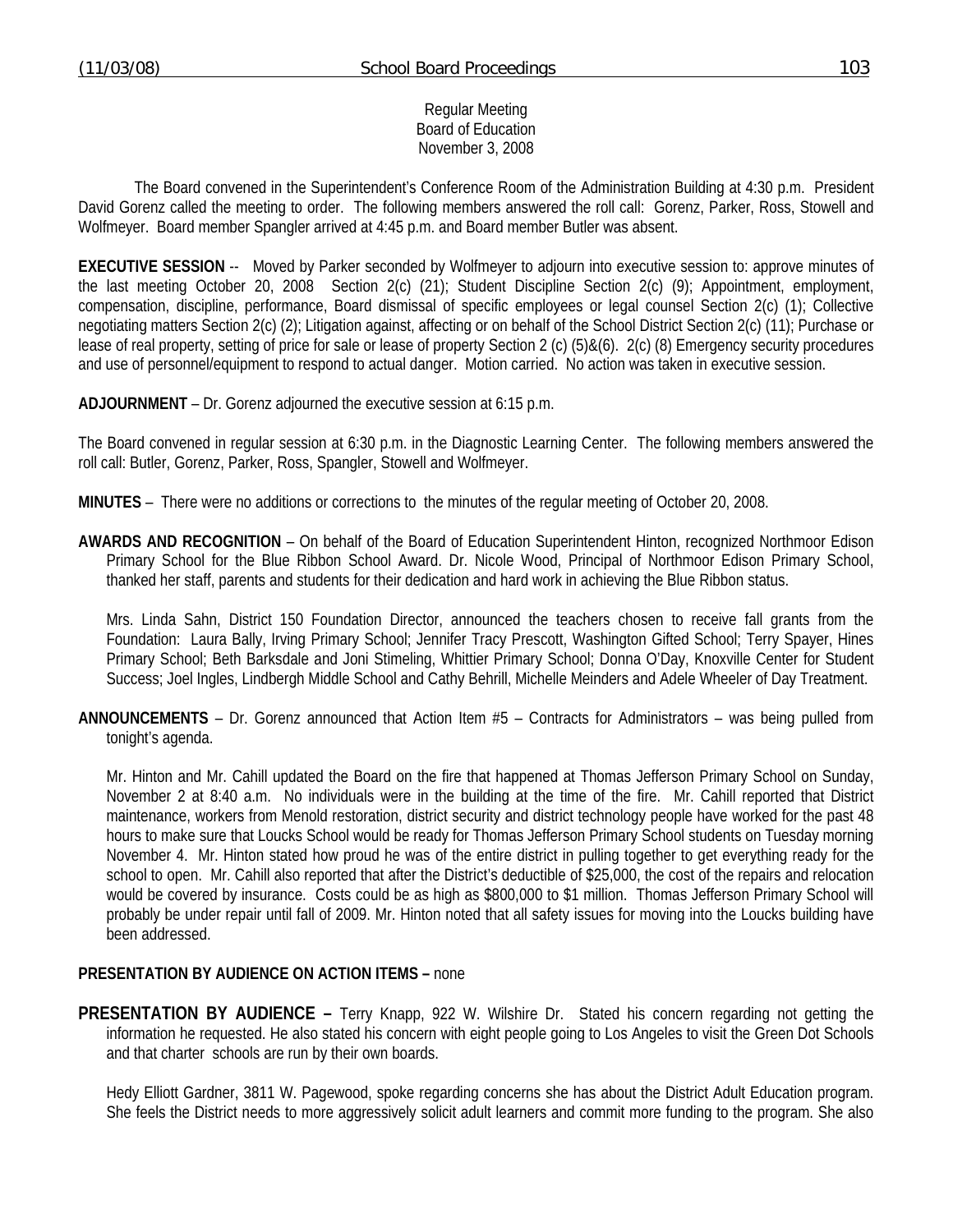spoke regarding the formation of a "top notch" alternative school. She feels an alternative school is long over due. She also stated her concern regarding discipline in the schools.

 Jeff Adkins-Dutro, 2610 W. Barker, stated that he is in favor of an alternative school. He would like to see all schools brought up to par before we make any more academies.

 Clyde Lewis, 930 S. Oregon, asked about what is being constructed at the old tennis courts at Manual High School. Dr. Gorenz referred him to Dr. Davis for an explanation.

 Savino Sierra, 1708 S. Stanley, would like to know what is in the contracts that were pulled from the agenda. He also feels that the district does not need any more consultants. He feels administration should come up with more rules for discipline and the security department.

**BINA HEARING** - (Bond Issuance Notification Act Hearing) – Dr. Gorenz called the hearing to order at 7:00 p.m.

The President opened the discussion and explained that the reasons for the proposed Leases were as follows:

1. This BINA public hearing is to provide for the opportunity to receive and hear public comments regarding four projects the School District desires to construct and finance with the assistance of the Public Building Commission of Peoria. The projects are:

| Project                       | <b>Description of Project</b>                                                                                                       | <b>Planned PBC</b><br><b>Bond Sale Date</b> | Est. Amount<br>of PBC<br>Funding | <b>Projected Start</b><br>Date of<br>Construction |
|-------------------------------|-------------------------------------------------------------------------------------------------------------------------------------|---------------------------------------------|----------------------------------|---------------------------------------------------|
| Richwoods Improvement<br>Area | Remodeling and additions<br>to Richwoods High School,<br>Lindbergh Middle School,<br>Northmoor Edison Primary<br>and Kellar Primary | November 2008                               | \$12,500,000                     | January 2009                                      |
| Glen Oak School               | New birth through 8th<br>grade school                                                                                               | January 2009                                | \$27,600,000                     | Feb-March 2009                                    |
| Harrison School               | New birth through 8th<br>grade school                                                                                               | February 2009                               | \$21,500,000                     | March April<br>2009                               |
| Lincoln School                | New Birth through 4th<br>grade school next to<br>Lincoln 5 <sup>th</sup> through 8 <sup>th</sup><br><b>Grade School</b>             | June 2009                                   | \$20,100,000                     | July – August<br>2009                             |

- 2. The total bonding authority set forth in the resolution is \$81,700,000.
- 3. The amount of new bonds and the repayment obligations stay within the requirements of the recent amendments to the PBC legislation that requires District 150 to not increase its tax levy for any new PBC bonds above its current tax levy for PBC funding of District 150 projects. New bond financing is available due to District 150 retiring prior PBC bonds.

There were no speakers. The hearing was adjourned at 7: 05 p.m.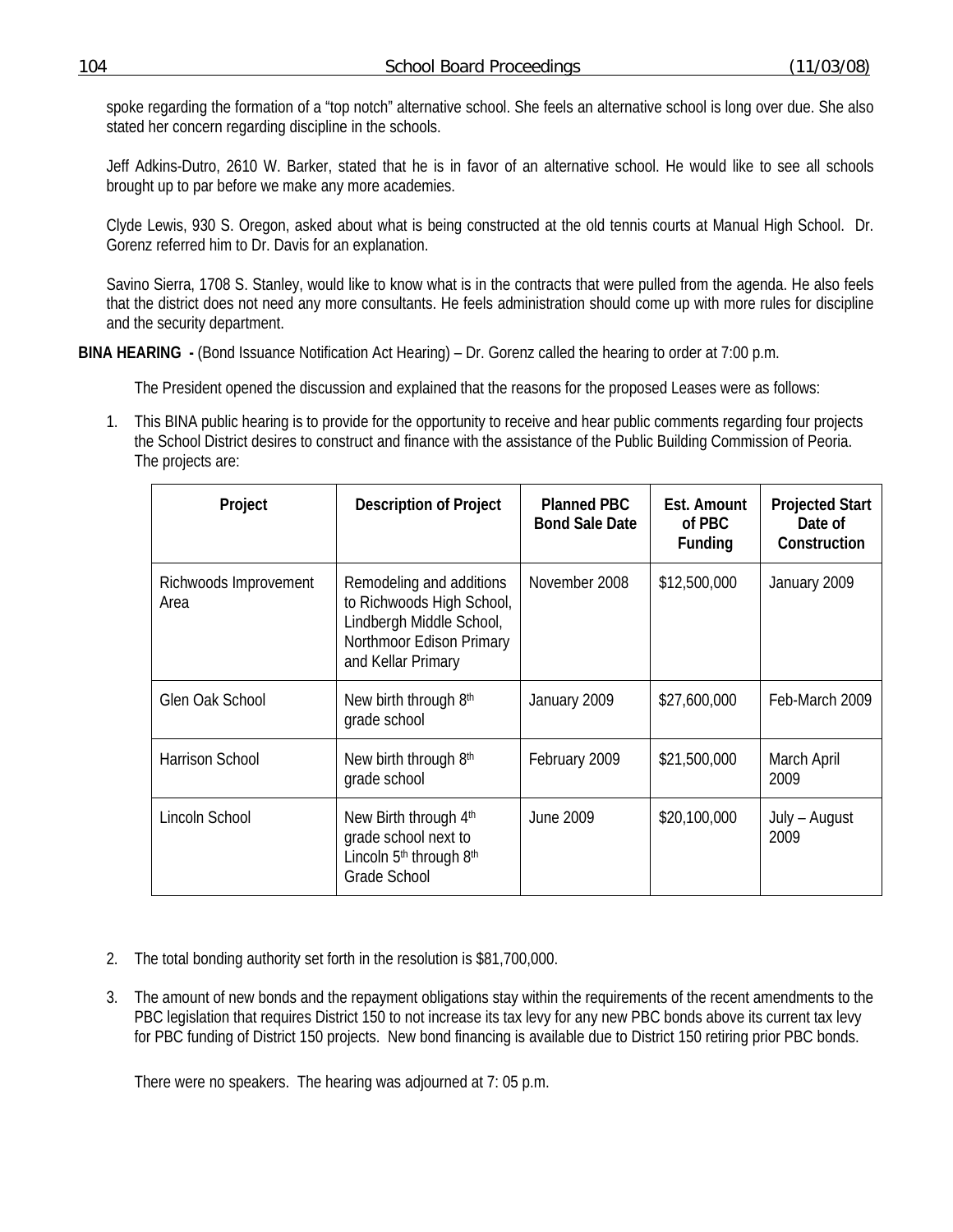ADOPTION OF CONSENT CALENDAR – Dr. Gorenz stated that Item #6, Consultatnt contract with Dr. Fischer, would be voted on separately. Moved by Parker, seconded by Butler adoption of the consent calendar.

> On roll call, 6 ayes. Butler, Parker, Ross, Spangler, Wolfmeyer, Gorenz One nay. Stowell. Motion carried.

GIFTS TO SCHOOL DISTRICT – Moved by Parker, seconded by Butler , that the following donations be accepted and letters of appreciation sent to the donors.

School supplies, valued by the donor at \$100.00, donated to Calvin Coolidge Middle School by Peoria Jaycees

Flowers for school grounds, valued by the donor at \$548.41, donated to Hines Primary School by Whitledge Flowers

9 DVD's, valued by the donor at \$90.00, donated to R.A. Jamieson School by Jill Foster

Food, supplies and labor for the school chili supper, valued by the donor at \$1,102.00, donated to Kellar Primary School by Alexander's Steakhouse

\$40.00 for student lunches, donated to Manual High School by Rhosema Shelton

\$1,500.00 for scholarships donated by Commerce Bank to Peoria Alternative High School

2 season tickets to every Rivermen Hockey game for the 08-09 season, valued by the donor at \$1,600.00, donated to Thomas Jefferson Primary School by Busey Bank

\$50.00 donated by Mr. and Mrs. Paul Gamble to Washington Gifted School to support the school fundraiser.

 On roll call, 6 ayes. Butler, Parker, Ross, Spangler, Wolfmeyer, Gorenz One nay. Stowell. Motion carried.

PAYMENT OF BILLS -- Moved by Parker, seconded by Butler approval of the payment of the following bills.

| FUND | <b>DESCRIPTION</b>                  | <b>BAL.SHEET</b> | <b>REVENUE</b> | <b>EXPENSE</b> | <b>TOTAL</b>   |
|------|-------------------------------------|------------------|----------------|----------------|----------------|
| 10   | EDUCATIONAL FUND                    | \$9,370.02       |                | \$436,482.64   | \$445,852.66   |
| 20   | <b>OPERATIONS, BLDG &amp; MAINT</b> |                  |                | \$350,136.34   | \$350,136.34   |
| 40   | TRANSPORTATION                      |                  |                | \$10,678.06    | \$10,678.06    |
| 60   | CAPITAL IMPROVEMENT                 |                  |                | \$261,884.95   | \$261,884.95   |
| 90   | CAPITAL IMPROVEMENTS                |                  |                | \$19,080.00    | \$19,080.00    |
| 95   | MID CENTRAL ASSOCIATION             |                  |                | \$62,336.62    | \$62,336.62    |
| 99   | PPS ADMIN OUTREACH PROG             |                  |                | \$1,481.36     | \$1,481.36     |
|      |                                     |                  |                | \$1,142,079.97 | \$1,151,449.99 |

 On roll call, 6 ayes. Butler, Parker, Ross, Spangler, Wolfmeyer, Gorenz One nay. Stowell. Motion carried.

REQUEST TO PURCHASE - Moved by Parker, seconded by Butler approval of the following Request to Purchase.

Change Order No. 1 for Trewyn Masonry Repairs and Tuckpointing requested by David A. Ryon.

Purpose: Due to unforeseen conditions during demolition, additional labor and materials were needed to correct deficiencies found in the concrete entry piers at Trewyn Middle School.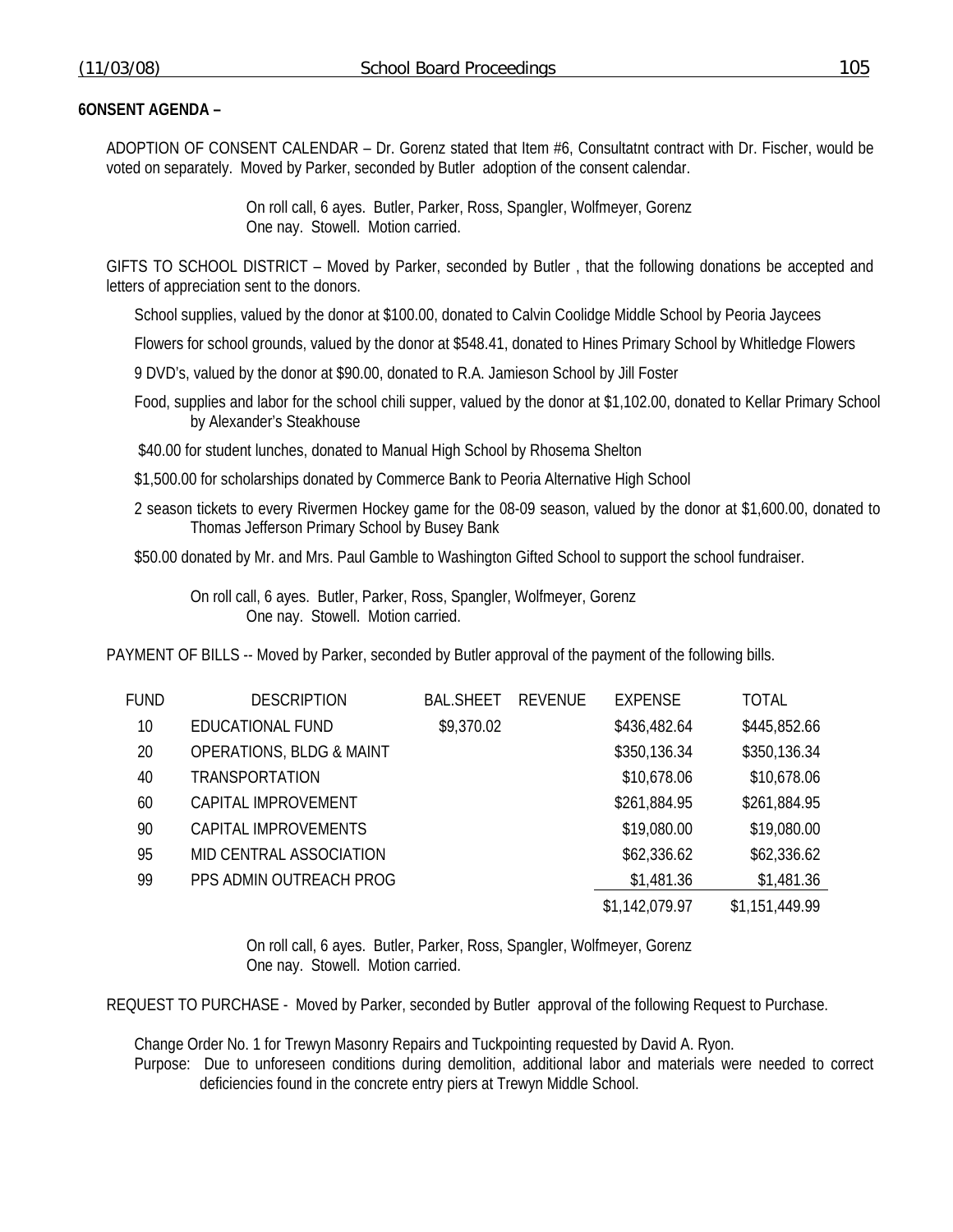| (11/03/08)<br>106<br><b>School Board Proceedings</b> |
|------------------------------------------------------|
|------------------------------------------------------|

On roll call, 6 ayes. Butler, Parker, Ross, Spangler, Wolfmeyer, Gorenz One nay. Stowell. Motion carried.

CONSIDERATION OF BIDS – Moved by Parker, seconded by Butler approval of the following bids.

Drivers Education Vehicle - Request for bid was sent to six (6) vendors. Two vendors returned bids, but one was rejected because it did not meet specifications. The other bid is as follows:

W. Hare & Son \$20,275.00

The above bids were opened on Tuesday, October 28, 2008, at 1:00 pm by Julie Cramer and Debbie Brown. It is recommended to award the bid in the amount of \$20,275.00 to W. Hare & Son.

This bid will be charged to Educational Fund.

 On roll call, 6 ayes. Butler, Parker, Ross, Spangler, Wolfmeyer, Gorenz One nay. Stowell. Motion carried.

HUMAN RESOURCE REPORT -- Moved by Parker, seconded by Butler approval of the following human resource report as presented by the administration.

| <b>Certified Personnel</b>         |          |
|------------------------------------|----------|
| <b>Appointments</b>                |          |
| Teachers - Full Time               |          |
| Prichard, Penny                    | 11/10/08 |
| Krampitz, Cindi                    | 11/03/08 |
| Teachers - Part Time               |          |
| Glover, Molly                      | 10/27/08 |
| <b>Tutors - Hourly</b>             |          |
| Farkash, Sanford                   | 10/27/08 |
| King, Cindy                        | 11/03/08 |
| <b>Non-Certified Personnel</b>     |          |
| <b>Appointments</b>                |          |
| Cafeteria - Full Time              |          |
| Haugens, Kathileen                 | 11-03-08 |
| Price, Carla                       | 10-01-08 |
| Cafeteria - Part Time              |          |
| Black, Linda                       | 10-24-08 |
| Davis, Lakisha                     | 10-31-08 |
| Scott, Betty                       | 10-24-08 |
| Custodian - Interim                |          |
| Augster, Delano                    | 11-04-08 |
| Paraprofessionals - Full Time      |          |
| Stenson, Celena                    | 10-21-08 |
| <b>Student Workers - Part Time</b> |          |
| McCullum, Davonta                  | 10-24-08 |
| <b>Transportation - Part Time</b>  |          |
| Alexander, Kanisha                 | 11-04-08 |
|                                    |          |

.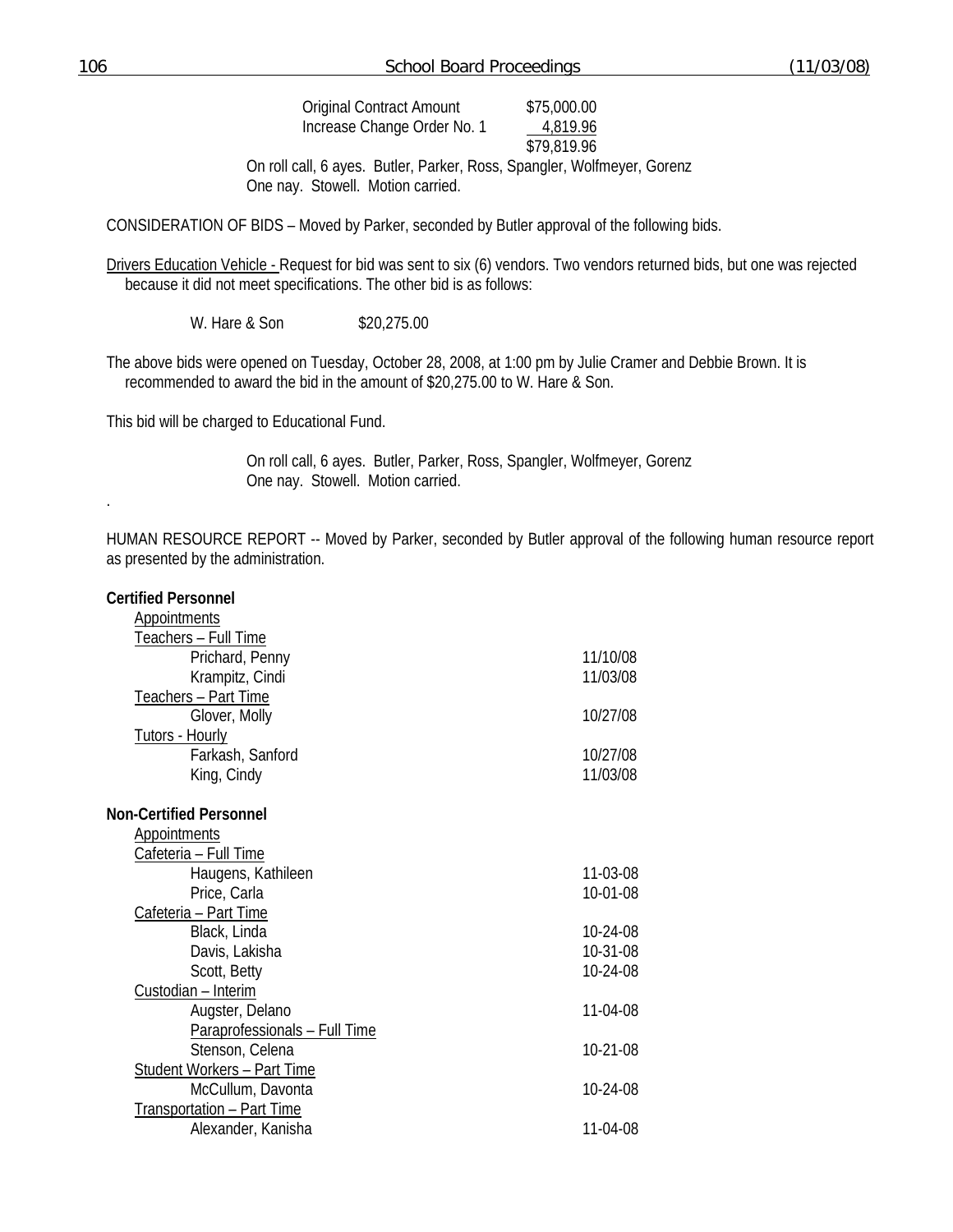| Alexander, Shandol                  | 11-04-08       |
|-------------------------------------|----------------|
| Barber, Rena                        | 10-03-08       |
| Barnes, Dawn                        | 09-23-08       |
| Barnett, LaShanda                   | 11-04-08       |
| Burnside, Jeffrey                   | 11-04-08       |
| Collins, Carrie                     | 11-04-08       |
| Hill, Nikolette                     | 11-04-08       |
| Johnson, Andrea                     | 11-04-08       |
| Malone, Mia                         | 10-03-08       |
| Petty, Michael                      | 11-04-08       |
| Randle, Deloris                     | 11-04-08       |
| Rowe, Charlene                      | 11-04-08       |
|                                     | 11-04-08       |
| Wilson, Tiffany                     |                |
| <b>Resignations</b>                 |                |
| Cafeteria - Part Time               |                |
| McGhee, Venessa                     | 11-05-08       |
| Health Nurse Technician - Full Time |                |
| Schwartz, Wendy                     | 10-24-08       |
| Security - Full Time                |                |
| Bush, Sylvester                     | 10-24-08       |
| Transportation - Part Time          |                |
| Heller, Christine                   | 08-19-08       |
| Moore, Elizabeth                    | 09-27-08       |
| Russell, Brooke                     | 10-28-08       |
|                                     |                |
| <b>Substitutes</b>                  |                |
| Certified                           |                |
| <b>Appointments</b>                 |                |
| Substitute Teachers                 |                |
| Douglas, Amy                        | 10-21-08       |
| Gill, Joyce                         | 10-17-08       |
| Gregory, Meredith                   | 10-23-08       |
| Humes-May, Pamela                   | 10-17-08       |
| Peterson, Leean                     | 10-27-08       |
| Prater, Jessica                     | 10-29-08       |
| Reynolds, LaShauna                  | $10 - 30 - 08$ |
| Vonachen, Lesley                    | 10-30-08       |
| <b>Resignations</b>                 |                |
| <b>Substitute Teachers</b>          |                |
| Bachler, Michelle                   | 10-24-08       |
|                                     |                |
| Bell, Amanda                        | 10-24-08       |
| Bencher, Patrick                    | 10-24-08       |
| Blasé, Martin                       | 10-24-08       |
| Bonds, Kathy                        | 10-27-08       |
| Bonnett, Anne                       | 10-24-08       |
| Bort, Jennifer                      | 10-23-08       |
| Bruza, Kathleen                     | 10-24-08       |
| Bucknam, Ashley                     | 10-24-08       |
| Butler, James                       | 10-24-08       |
| Caughey, Marilyn                    | 10-24-08       |
| Colgan, Kelly                       | 10-24-08       |
| Collier, Karen                      | 10-24-08       |
| Coronado, Gabriela                  | 10-24-08       |
|                                     |                |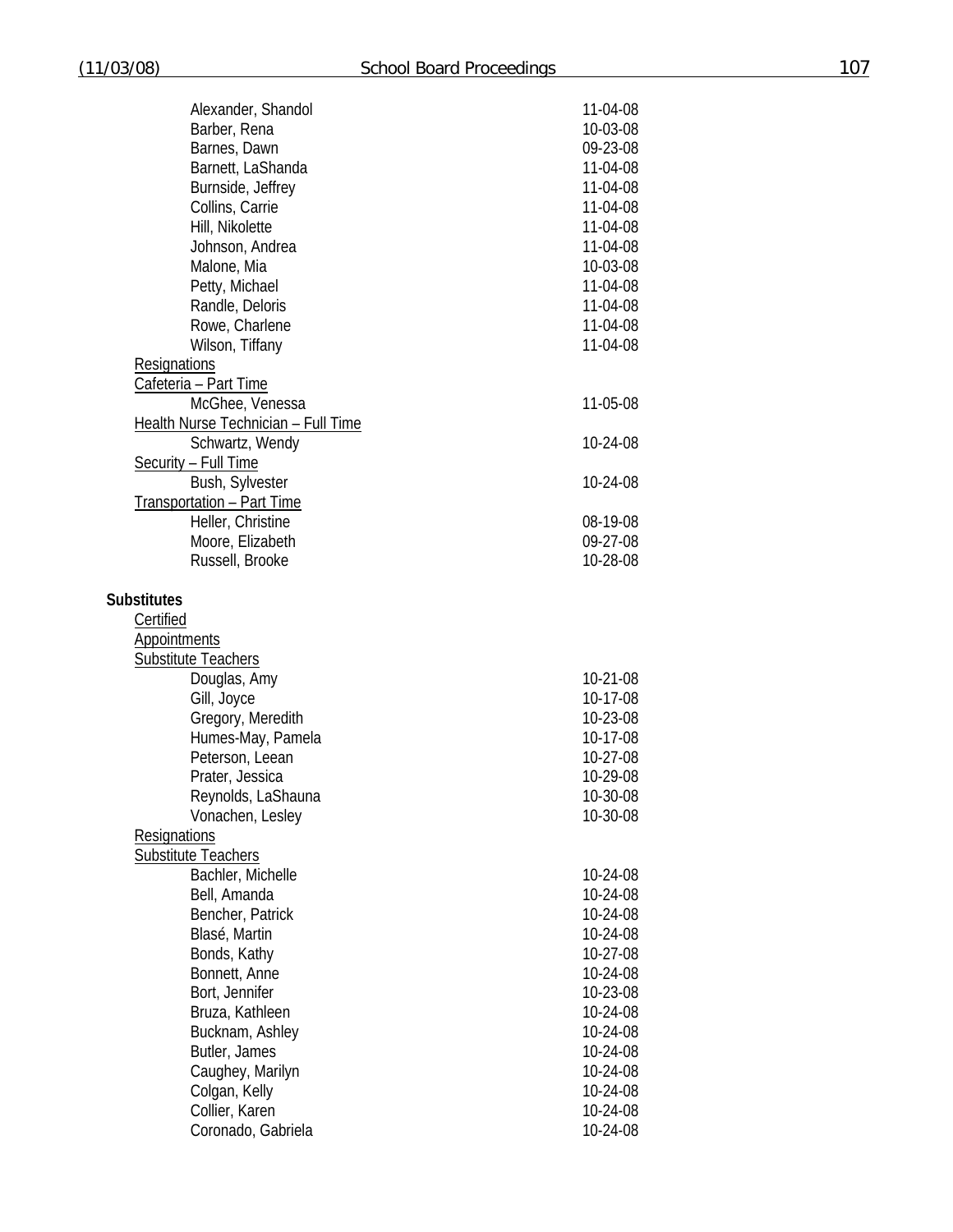|                         | Crayton, Sarah                              | 10-24-08 |
|-------------------------|---------------------------------------------|----------|
|                         | Criss, Shelly                               | 10-24-08 |
|                         | Cummins, Andrew                             | 10-24-08 |
|                         | Eggers, Beth                                | 10-24-08 |
|                         | Essner, Elizabeth                           | 10-24-08 |
|                         | Etzel, Gregory                              | 10-24-08 |
|                         | Finegan, Phillip                            | 10-24-08 |
|                         | Gerard, Gayle                               | 10-24-08 |
|                         | Gibson, Constance                           | 10-24-08 |
|                         | Gober, Nicholas                             | 10-24-08 |
|                         | Gosa, Michael                               | 10-24-08 |
|                         | Hallam, Jamie                               | 10-24-08 |
|                         |                                             |          |
|                         | Hammond, Chet                               | 10-30-08 |
|                         | Hatcher, Steve                              | 10-30-08 |
|                         | Hatfield, Andrew                            | 10-30-08 |
|                         | Holmes, Samantha                            | 10-30-08 |
|                         | Hudson, Alena                               | 10-30-08 |
|                         | loerger, David                              | 10-30-08 |
|                         | loerger, Samantha                           | 10-30-08 |
|                         | Mischley, Brittany                          | 10-27-08 |
|                         | Rae, Sarah                                  | 10-24-08 |
| Non-Certified           |                                             |          |
| <b>Appointments</b>     |                                             |          |
| Cafeteria               |                                             |          |
|                         | Broomfield, Sharlet                         | 10-10-08 |
|                         | <b>Child Care Giver Provider</b>            |          |
|                         | Sutton, Sara                                | 10-28-08 |
| Paraprofessional        |                                             |          |
|                         | Griffin, James                              | 10-28-08 |
|                         | Pickens, Cardell                            | 10-17-08 |
|                         | Special Ed Attendants/Behavioral Assistants |          |
|                         | Sutton, Sara                                | 10-28-08 |
|                         | Young, Michael                              | 10-30-08 |
| Resignations            |                                             |          |
| <b>Child Care Giver</b> |                                             |          |
|                         | Mercado, Melissa                            | 10-23-08 |
| <b>Clerical</b>         |                                             |          |
|                         | Klunk, Pat L.                               | 10-23-08 |
|                         | Stump, Dorothy                              | 10-23-08 |
| Paraprofessionals       |                                             |          |
|                         | Bort, Jennifer                              | 10-23-08 |
|                         | Brown, Barbara                              |          |
|                         |                                             | 10-28-08 |
|                         | Bucknam, Ashley                             | 10-24-08 |
|                         | Colgan, Kelly                               | 10-24-08 |
|                         | Dutlinger, Cynthia                          | 10-23-08 |
|                         | Galindo, Maria                              | 10-23-08 |
|                         | Gober, Nicholas                             | 10-24-08 |
|                         | Hoerr, Tania                                | 10-23-08 |
|                         | Hughes, Alvin                               | 10-23-08 |
|                         | Kirkwood, Kevin                             | 10-23-08 |
|                         | McLeod, Monica                              | 10-23-08 |
|                         | Mead, Kara                                  | 10-23-08 |
|                         | Mercado, Melissa                            | 10-23-08 |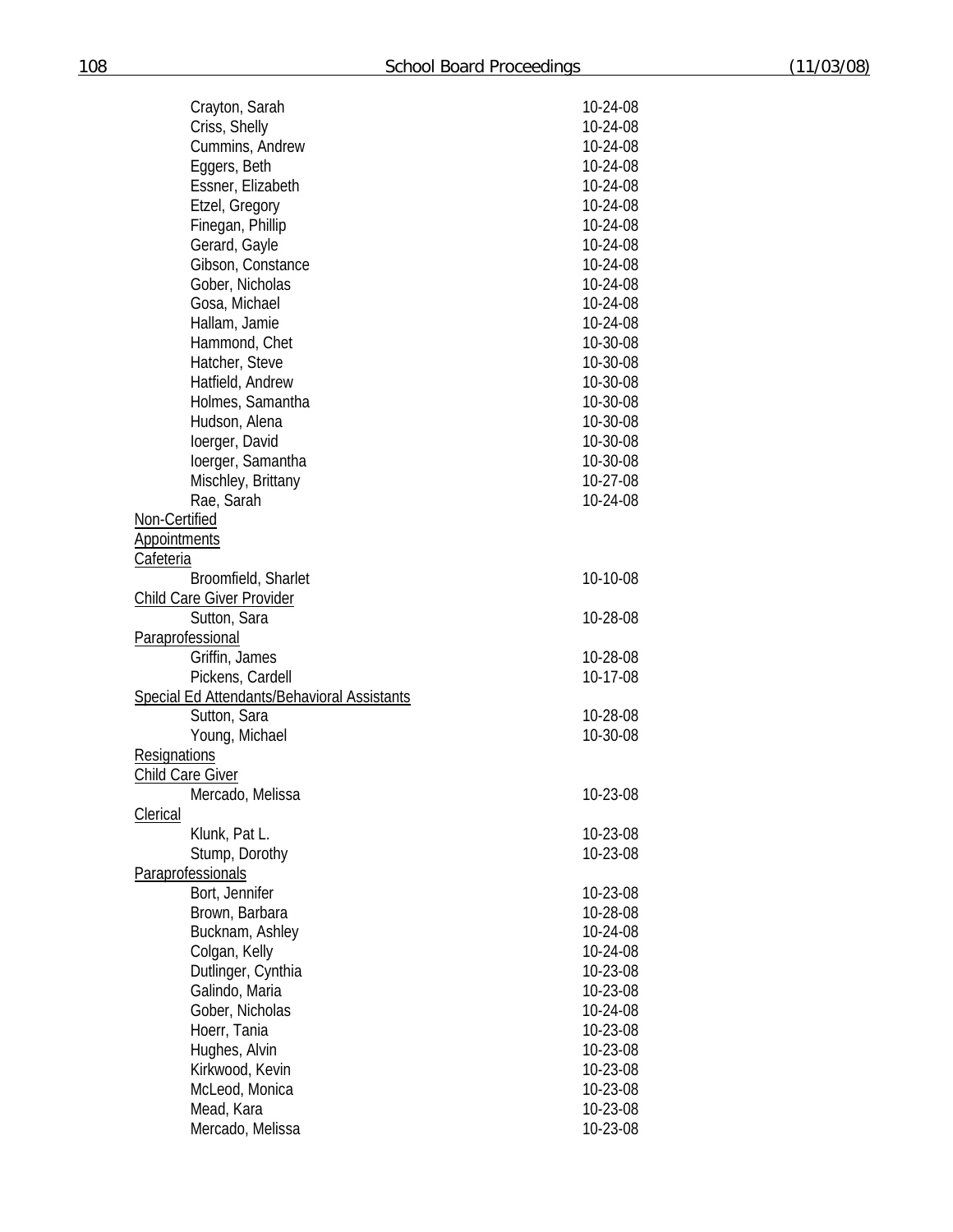| Rae, Sarah                                  | 10-24-08 |
|---------------------------------------------|----------|
| Weichmann, Nancy                            | 10-23-08 |
| Special Ed Attendants/Behavioral Assistants |          |
| Brown, Barbara                              | 10-28-08 |
| Dutlinger, Cynthia                          | 10-23-08 |
| Kirkwood, Kevin                             | 10-23-08 |
| Mead, Kara                                  | 10-23-08 |
| Mercado, Melissa                            | 10-23-08 |
| Terminated                                  |          |
| Cafeteria                                   |          |
| Bond, Angela                                | 10-22-08 |

 On roll call, 6 ayes. Butler, Parker, Ross, Spangler, Wolfmeyer, Gorenz One nay. Stowell. Motion carried.

TRAVEL REQUESTS - Moved by Parker, seconded by Butler approval of the travel requests as presented by the administration. (Copy is on file in the board secretary's office.)

> On roll call, 6 ayes. Butler, Parker, Ross, Spangler, Wolfmeyer, Gorenz One nay. Stowell. Motion carried.

CONTRACT FOR OFF-SITE BACK UP OF NETWORK DATA - Moved by Parker, seconded by Butler that the Board of Education approve the contract with Illinois Record Keepers, Inc.

> On roll call, 6 ayes. Butler, Parker, Ross, Spangler, Wolfmeyer, Gorenz One nay. Stowell. Motion carried

CONSULTANT FOR E-RATE FOR FUNDING YEAR 2009-2010 - Moved by Parker, seconded by Butler that the Board of Education approve the contract with BTU Consultants, LLC.

> On roll call, 6 ayes. Butler, Parker, Ross, Spangler, Wolfmeyer, Gorenz One nay. Stowell. Motion carried

CONTRACT FOR CONSULTING SERVICES – Moved by Parker, seconded by Butler that the contract for Consulting Services with Dr. Cynthia Fischer be approved.

> On roll call, 6 ayes. Butler, Stowell, Ross, Spangler, Wolfmeyer, Gorenz One nay. Parker. Motion carried

### **DELIBERATION AGENDA** -

Review of Suspensions - Moved by Ross seconded by Wolfmeyer that the Review of Suspensions listed on Report No. 4 dated November 3, 2008 be approved as amended.

> On roll call, 6 ayes. Parker, Stowell, Ross, Spangler, Wolfmeyer, Gorenz One abstention. Butler. Motion carried.

Expulsions – Moved by Ross, seconded by Wolfmeyer that the Expulsions listed on the report dated November 3, 2008 be approved as presented.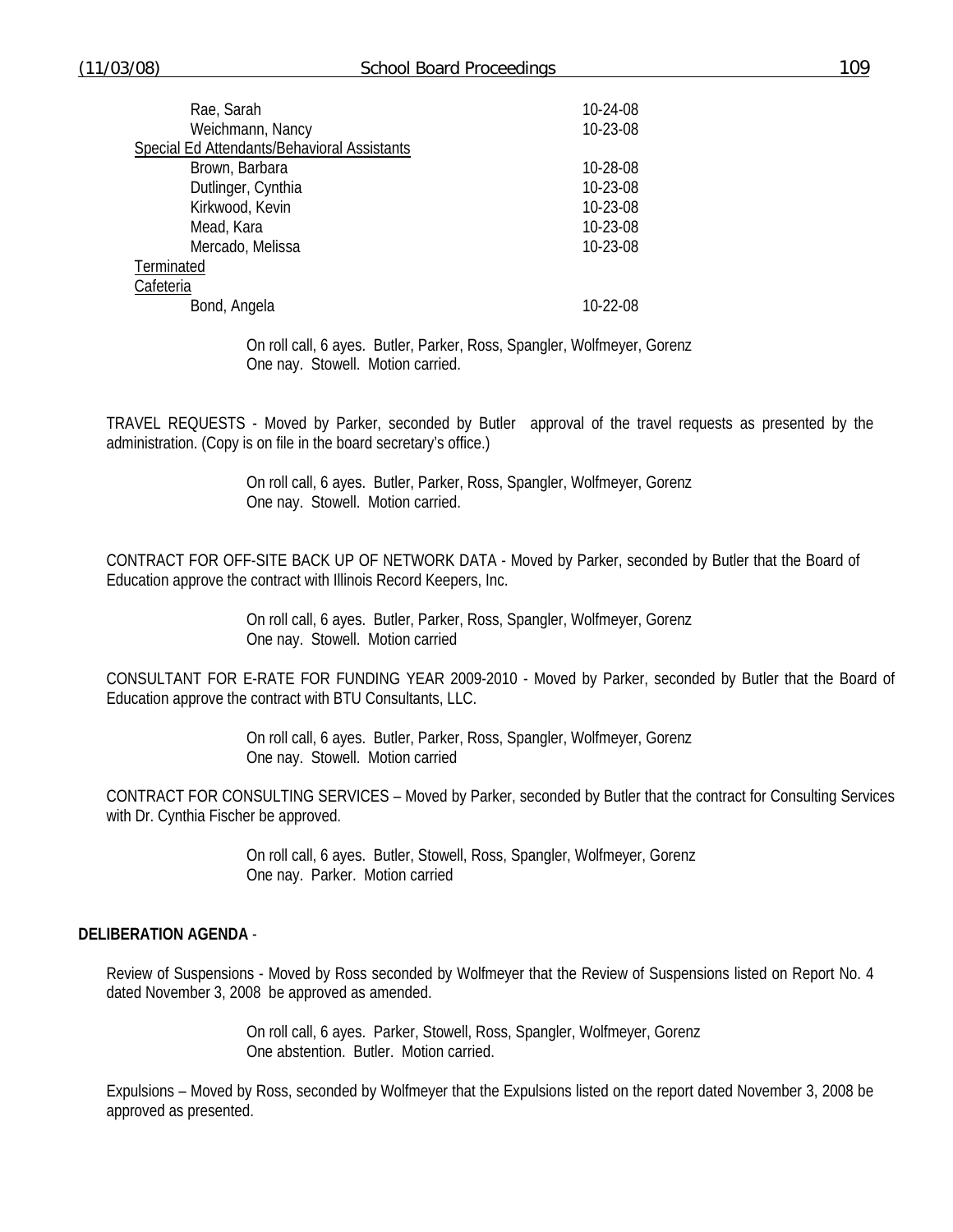On roll call, 5 ayes. Parker, Spangler, Stowell, Wolfmeyer, Gorenz 1 nay. Ross. 1 abstention. Butler. Motion carried.

Revocation of Board Probation – Moved by Ross, seconded by Wolfmeyer that the Expulsions list on the Revocation of Board Probation Report No. 1 dated November 3, 2008 be approved as presented.

> On roll call, 5 ayes. Parker, Spangler, Stowell, Wolfmeyer, Gorenz 1 nay. Ross. 1 abstention. Butler. Motion carried.

**APPROVAL OF CONTRACT WITH TRANSPORTATION DEPARTMENT** – Moved by Parker, seconded by Ross that the Agreement reached between the Board of Education, City of Peoria School District No. 150 and the American Federation of State, County and Municipal Employees, AFL-CIO on Behalf of Local 3716 Peoria District #150 Transportation Department Employees be approved.

On roll call, 7 ayes. Motion carried.

**FINAL READING OF POLICY 4:60** – Moved by Spangler, seconded by Butler that this be the final reading for changes to Policy 4:60 – Operational Services, Purchases.

# **OPERATIONAL SERVICES - PURCHASES**

Adoption of the annual budget authorizes the Comptroller-Treasurer or designee to purchase budgeted supplies, equipment, and services. Purchases of items not included in the budget require prior Board of Education approval, except in an emergency.

All contracts for supplies, materials, or work involving expenditure in excess of \$25,000 shall be made in accordance with the State law bidding procedure, unless specifically exempted. Sealed, competitive bidding, with certain statutory exceptions, is required. The Superintendent or designee shall prepare the necessary legal notices. The contract will be awarded to the lowest responsible bidder, considering conformity with specifications, delivery terms, quality, and serviceability. The Superintendent or designee shall report the results of the bidding to the Board of Education, together with a recommendation and supporting rationale. Contracts will be awarded by the Board of Education at an official meeting. Bid deposits of 10 percent of the bid amount, assuring good faith in bidding, and performance bonds to the extent of 100 percent of the contract amount, may be required.

Except in cases of urgent necessity, all purchases of \$25,000 or less but more than \$5,000 shall be made by securing sealed bids, written or oral quotations from at least three available competitors. In cases where this is not feasible, a written record shall be filed stating the reason for securing fewer than three bids or quotations. Bids and quotations secured in this manner shall be tabulated and submitted to the Board of Education for approval with recommendations from the administration.

At each Board of Education meeting, a report shall be submitted to the Board for its information, listing all purchase orders issued in excess of \$2,500 for which bids or quotations were not obtained and the reason therefore.

Contracts for repair, maintenance, remodeling, renovation or construction or a single project involving an expenditure not to exceed \$50,000 and not involving a change or increase in the size, type or extend of an existing facility do not need to be submitted*.* 

Illinois Human Rights Act - Every contract to which the school district is a party shall be conditioned upon the requirements that the supplier of the materials or services of the contractor and his subcontractors, and all labor organizations furnishing skilled, unskilled, and craft union skilled labor, or who may perform any such labor or services, as the case may be, shall not commit any civil rights violation as defined by the Human Rights Act of the State of Illinois (Ch. 68, 1-101) and Title VII of the 1964 Civil Rights Act (42 U.S.C. 2000e), and shall comply with the Equal Employment Opportunity Clause promulgated by the Illinois Department of Human Rights. If federal funds are used for the purchase of any services or materials, then the contractor is also required to comply with Section 504 of the Rehabilitation Act. (29 U.S.C. §794), The Equal Pay Act (29 U.S.C. §206) and 18 U.S.C. §874.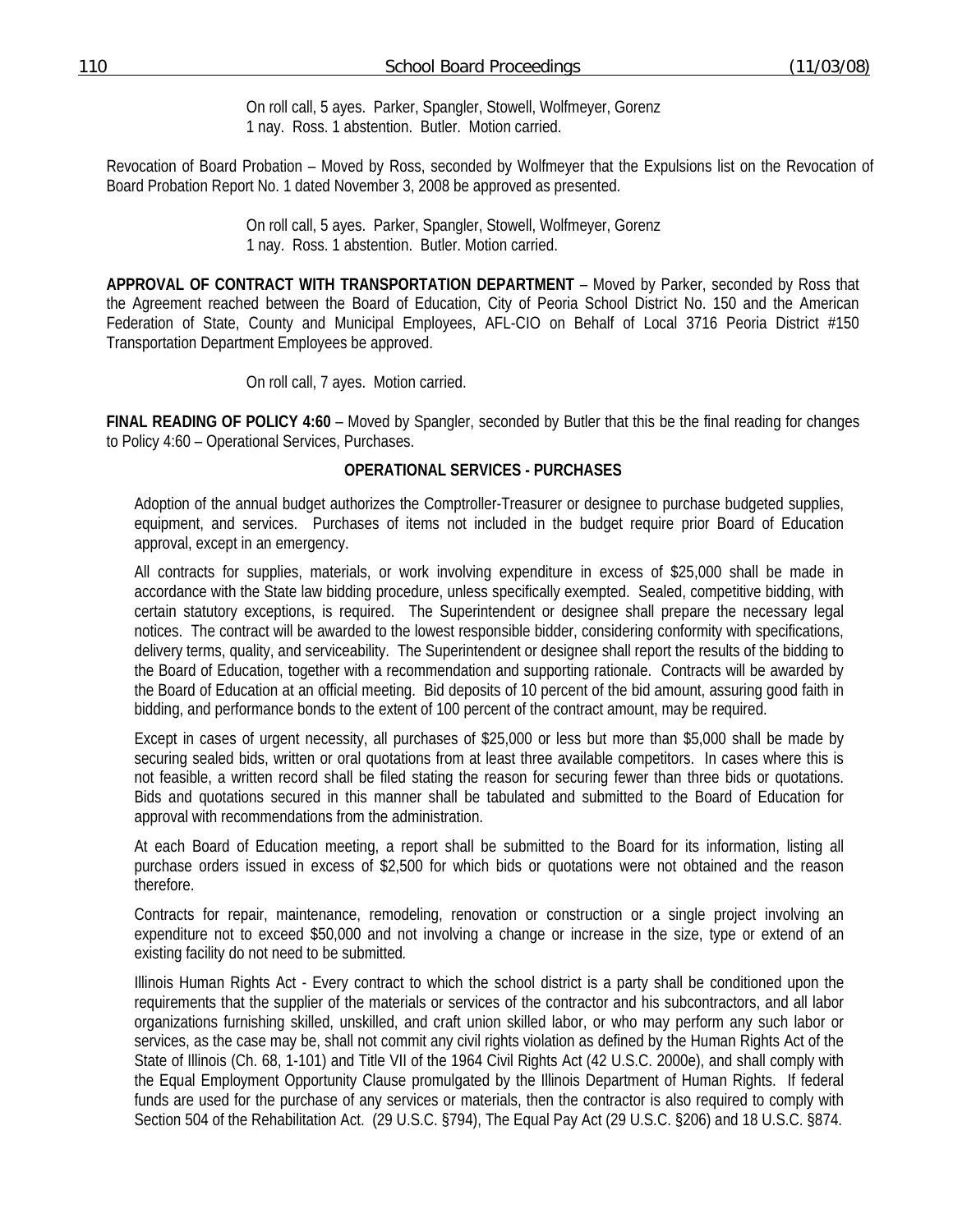The Superintendent shall develop procedures which will allow the purchase of good quality products and services at the lowest cost, with consideration for service, quality, equal opportunity and delivery promptness, and in compliance with State law.

LEGAL REF.: 105 ILCS 5/10-20.21.

ADOPTED: July 18, 2005

REVISED: March 4, 2008 November 3, 2008

On roll call, 7 ayes. Motion carried

**SUSPENSION OF CERTIFIED STAFF** – Moved by Wolfmeyer, seconded by Parker that the certified employee in Disciplinary Case No. 11-03-08-01 be suspended for a total of three (3) school days. The suspension shall be served in one-day increments in three (3) different pay periods on dates to be selected by the Building Principal. A letter detailing this action and the circumstances of the suspension shall be placed in the employee's personnel file.

> On roll call, 5 ayes. Parker, Spangler, Stowell, Wolfmeyer, Gorenz. 1 abstention. Butler. 1 nay. Ross. Motion carried.

# **INFORMATION ITEMS – REPORTS FROM SUPERINTENDENT AND STAFF** –

- 1. GOAL 1 STUDENT ACHIEVEMENT **GREEN DOT SCHOOLS VISIT** Mr. Hinton gave background information on the trip to Green Dot Schools in Los Angeles that Board members, staff, union members and community members participated in. He stated that the CEC, through a foundation grant, had funding for members to visit the schools. Representatives from Illinois School Districts 201, 205 and 186 also took part in the trip. Mrs. Ross highlighted the visits to the high schools, the atmosphere of the schools, the achievement that was occurring, and parental involvement that was taking place. She stated that Green Dot Schools specialize in high schools and getting students ready for college and leadership in life. Mrs. Butler stated that with performance of high school students a main issue for our district, she was more than willing to explore the possibilities of new programs to find what is best for us. She noted that teachers and students both understood the mission of the school and that was exciting to see. Mrs. Butler stressed that we do not have a lot of time to make some of these changes, and when we see schools that have what we are looking for, we can learn from them. Dr. Gorenz noted that the Board of Education is committed to further exploring the charter school concept. He also emphasized that the current status quo with our high schools is not acceptable and we need to close the achievement gap and improve achievement in high schools. We also need to look at different and innovative things for our high schools
- 2. Goal 2 FISCAL RESPONSIBILITY PURCHASE ORDERS OVER \$2,500 Mr. Cahill presented this report for the Board's review. Questions were asked and answered regarding the report.
- 3. GOAL 3 QUALITY STAFF
- 4. GOAL 4 SAFE, CARING ENVIRONMENTS
- 5. GOAL 5 CULTURE OF CUSTOMER SERVICE Mrs. Shangraw gave the following report: Report of Requests under the Freedom of Information Act and Status of Such Requests

| Requestor         | <b>Status</b> |
|-------------------|---------------|
| Jeff Adkins-Dutro | Pending       |
| Jeff Adkins-Dutro | Filled        |
| Dave Haney        | Filled        |
|                   |               |